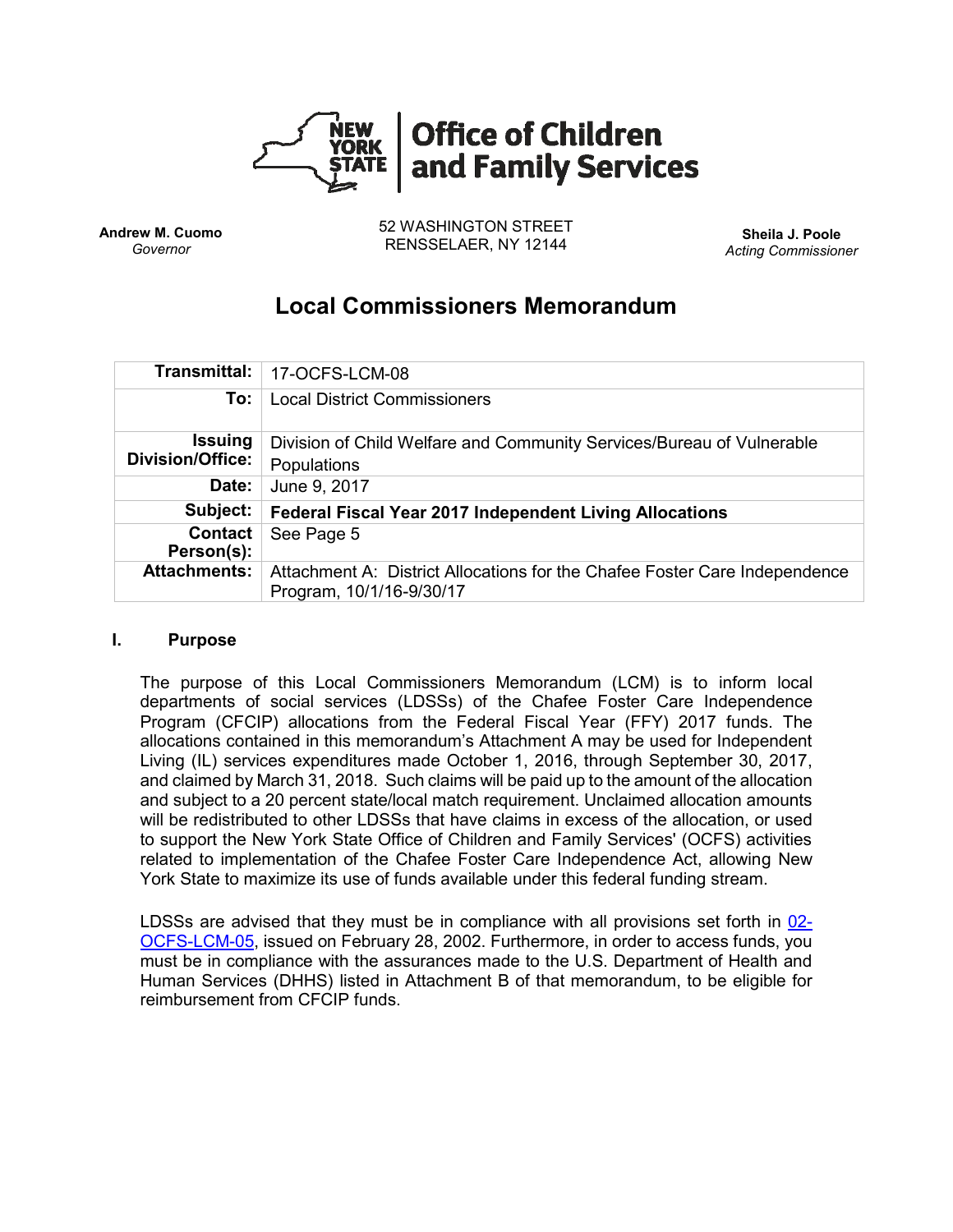### **II. Allocation Methodology**

The FFY 2017 allocation for distribution to LDSSs represents 97 percent of the total FFY 2017 award of \$11,585,958 to New York State, resulting in an allocation to LDSSs of \$11,238,377. The remainder is being reserved by OCFS for two purposes: (1) to support OCFS activities related to the CFCIP; and (2) to support IL services for youth in direct care in OCFS-operated facilities and rehabilitative services programs. Please note, LDSSs are required to meet the IL services needs of eligible youth in OCFS custody placed in authorized voluntary agencies in the same manner and under the same criteria as youth in the custody of the commissioner of social services.

The allocation methodology has two components: (1) potential IL population; and (2) IL expenditures. Half of the available funds are allocated to LDSSs based on the LDSS's potential IL population. Potential IL population is defined as youth 14 to 21 years of age who are in care on September 30, 2016. Each LDSS is allocated an amount equal to its proportion of the potential IL eligible population in relation to the total statewide potential IL eligible population. The remaining half of the available funds are allocated to LDSSs based on the LDSS's proportion of the statewide IL expenditures. IL expenditures are defined by IL claims received by March 31, 2017, applied against the FFY 2016 allocations, including expenditures made after September 30, 2016. Each LDSS is allocated an amount equal to its proportion of the historical claims.

These two parts are then added together to get each LDSS's FFY 2017 total CFCIP allocation, which appears in Attachment A. This approach affords the greatest degree of stability to LDSSs across program years. It balances population size with intensity of programming.

Please note, OCFS reserves the right to base future allocation methodologies on historical expenditures only.

#### **III. Normative Experiences and the Reasonable and Prudent Parent Standards**

On September 29, 2014, President Obama signed the Preventing Sex Trafficking and Strengthening Families Act [the Act] (P.L. 113-183) into law, which amended various provisions of Title IV-E of the Social Security Act. One of the primary purposes of the Act is to improve the safety, permanency, and well-being outcomes of children, youth, and young adults involved with the child welfare system. Section 111 of the Act, "Supporting Normalcy for Children in Foster Care," requires states to support normative experiences for children through the implementation of the reasonable and prudent parent standard. The standard allows for a foster parent or a designated employee of a child care facility to make parental decisions that maintain the health, safety, and best interests of the child, as well as decisions about the child's participation in extracurricular, enrichment, cultural, and social activities that are age and developmentally appropriate, in a way that protects the child while allowing for normative experiences. For more information on normative experiences and the reasonable and prudent parent standard, see [15-OCFS-ADM-21,](http://ocfs.ny.gov/main/policies/external/OCFS_2015/ADMs/15-OCFS-ADM-21%20%20Supporting%20Normative%20Experiences%20for%20Children,%20Youth,%20and%20Young%20Adults%20in%20Foster%20Care%20-%20Applying%20a%20Reasonable%20and%20Prudent%20Parent%20Standard.pdf) *[Supporting Normative Experiences for Children, Youth, and Young Adults](http://ocfs.ny.gov/main/policies/external/OCFS_2015/ADMs/15-OCFS-ADM-21%20%20Supporting%20Normative%20Experiences%20for%20Children,%20Youth,%20and%20Young%20Adults%20in%20Foster%20Care%20-%20Applying%20a%20Reasonable%20and%20Prudent%20Parent%20Standard.pdf) in Foster Car*e: *[Applying a Reasonable and Prudent](http://ocfs.ny.gov/main/policies/external/OCFS_2015/ADMs/15-OCFS-ADM-21%20%20Supporting%20Normative%20Experiences%20for%20Children,%20Youth,%20and%20Young%20Adults%20in%20Foster%20Care%20-%20Applying%20a%20Reasonable%20and%20Prudent%20Parent%20Standard.pdf) Parent Standard*.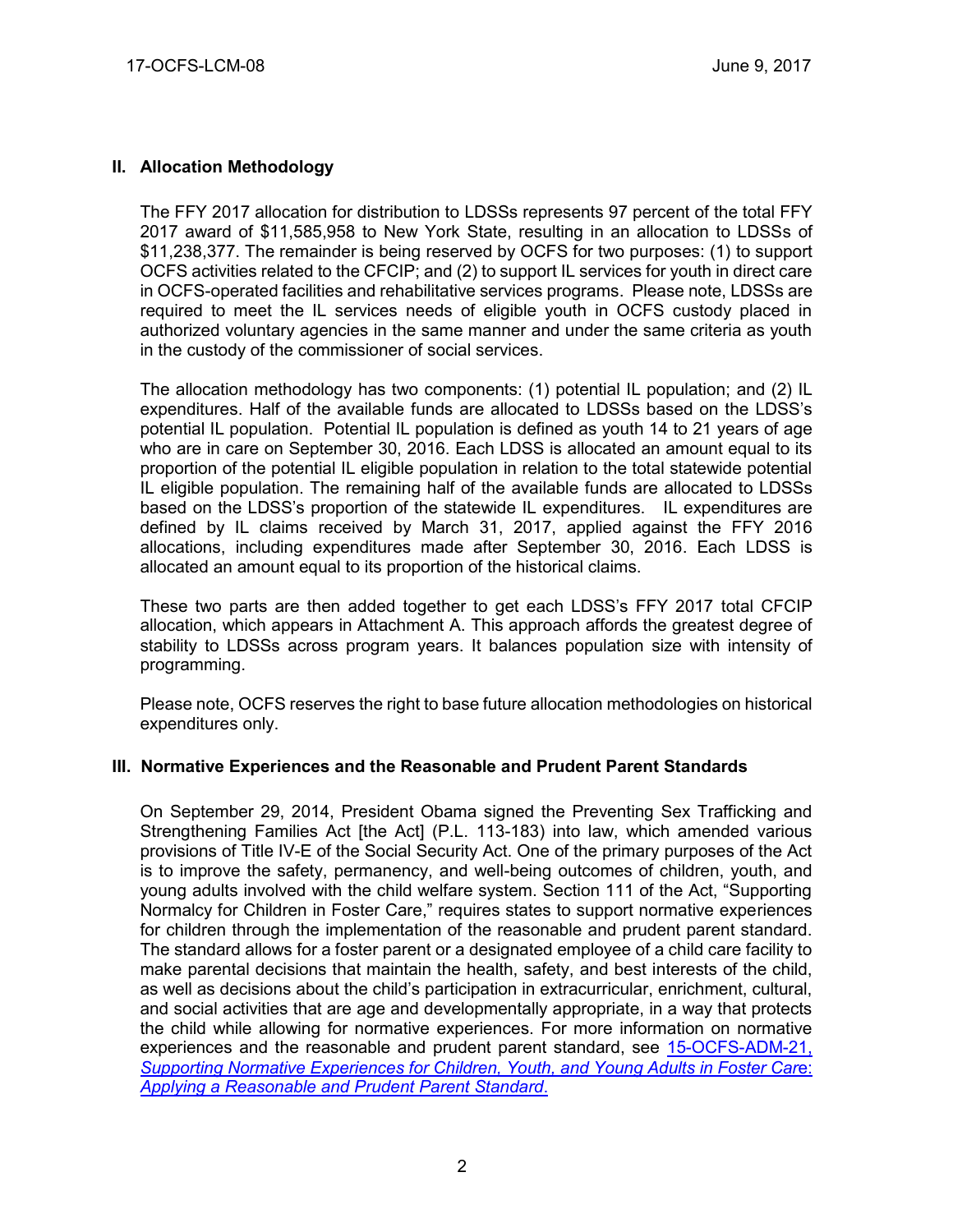Normative experiences are age and developmentally appropriate activities and opportunities that promote the healthy cognitive, social, emotional, physical, and educational development of children, youth, and young adults, regardless of involvement in the child welfare system. Examples of normative experiences include participating in school clubs and sports, attending summer camp, sleeping overnight at a friend's house, dating, obtaining a driver's license, volunteering in the community, and working at a parttime job. Many of these activities have a cost associated with them. The rate received by a foster boarding home or congregate care facility is expected to cover costs for routine activity expenses, including routine activities that would qualify as normative experiences. However, costs of normative activities that are non-routine and that can be tied to activities that would promote independent living, such as obtaining a driver's license, items needed for a part-time job, etc., may be an allowable expense under the CFCIP allocation, as well as special payment under 18 NYCRR 427.3(c).

### **IV. Claiming**

In accordance with federal law, CFCIP funds may be used to **supplement** but not to supplant any other funds that are available for the same general purposes in the state, see 42 U.S.C. 677 (d). Meaning that LDSSs may not use CFCIP funds to reduce the amount of other funds LDSSs have expended for these costs. Therefore, an LDSS may claim CFCIP funds for expenditures for IL services that are directly provided to program recipients by the LDSS staff, provided that the CFCIP funds are supplementing but not supplanting other funds that may be available for such services. These services include, but are not limited to, academic support services, vocational training, teaching skills to prepare for IL, and/or aftercare services. Additionally, within the service categories listed above, an LDSS may also claim expenditures for IL supports for youth provided that the CFCIP funds are supplementing but not supplanting funds that may be available for such expenditures. IL supports for youth would include, for example, expenditures for a cap and gown and other costs associated with high school graduation; costs of standardized tests including SAT/ACT/PSAT, which are required for undergraduate admission to many colleges and universities; applications for admission to college or vocational training programs; examinations for attendance at a vocational training program; visits to colleges; clothing for job/college interviews; fees for obtaining a driver's license; and car insurance. Additionally, the LDSS must provide, and may claim for, training and support services provided to children who are adopted from foster care at age 16 or older, and children who leave foster care at age 16 or older for guardianship with a relative guardian who is receiving kinship guardianship assistance payments. Such training and support services include: Educational and Vocational Training (Purchase of Service [POS] Type 85), Academic Support Services (POS Type 87), and Independent Living Skills (POS Type 84) training.

Any claim for IL services that exceeds an LDSS's CFCIP allocation is subject to 62 percent state reimbursement, provided that the LDSS meets threshold requirements and performance, or outcome-based provisions. Therefore, it is important that LDSSs submit all claims for the FFY 2017 CFCIP funds.

CFCIP expenditures are claimed on the Schedule RF-4, *Independent Living Program for Foster Care Children* (LDSS-3871). Refer to the *Fiscal Reference Manual*, [Volume 2,](http://otda.state.nyenet/bfdm/finance/FRM_Vol2_Manual.asp)  [Chapter 3,](http://otda.state.nyenet/bfdm/finance/FRM_Vol2_Manual.asp) for instructions on completing the RF-4 claim. The *Fiscal Reference Manual* is available on the Office of Temporary and Disability Assistance (OTDA) intranet site at [http://otda.state.nyenet/bfdm/finance.](http://otda.state.nyenet/bfdm/finance)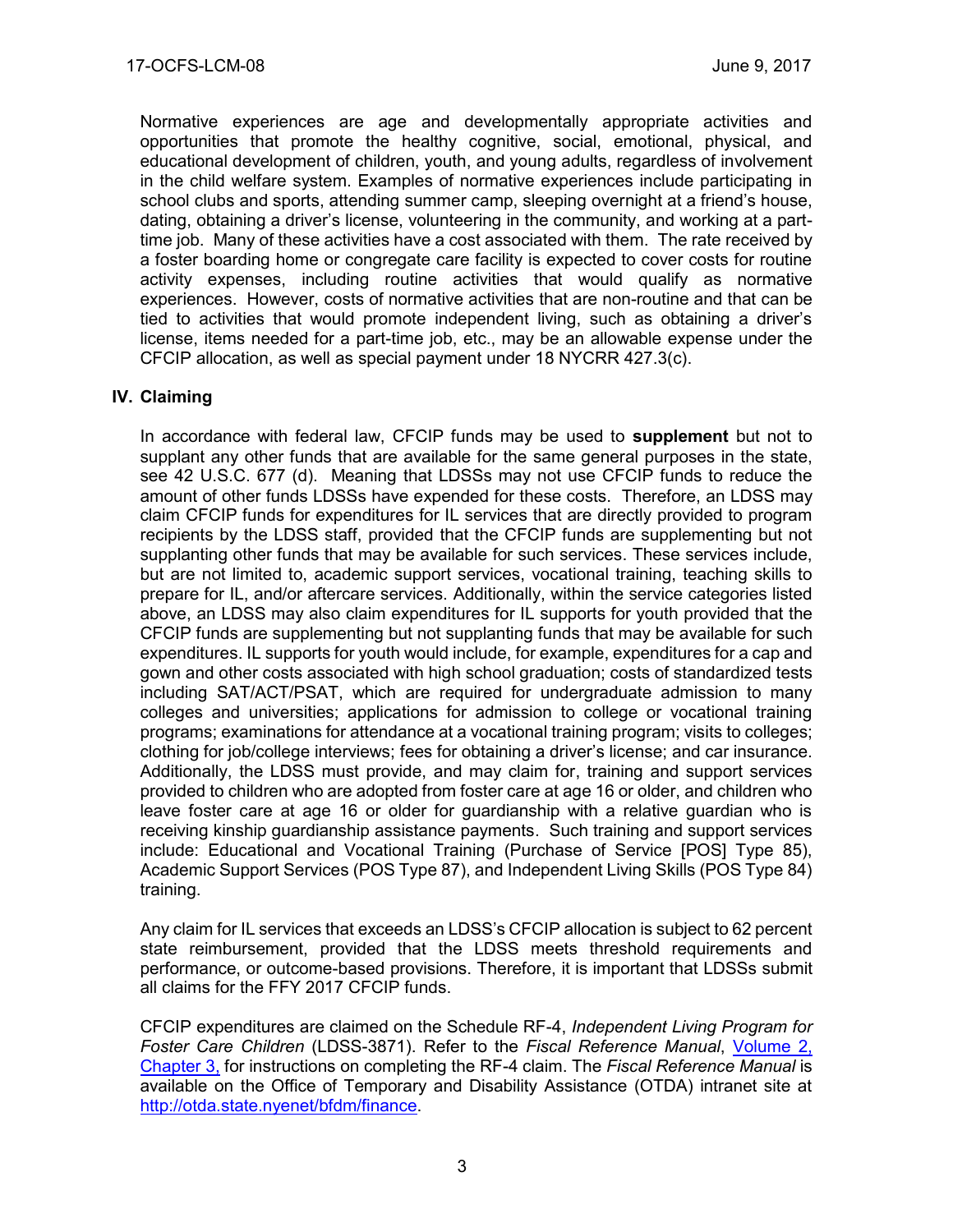CFCIP funds are available to provide reimbursement of 80 percent of an LDSS's expenditures, up to the amount of the allocation. Districts may meet the 20 percent match for expenditures claimed under the CFCIP by use of in-kind and donated funds as described in [00-OCFS-LCM-](http://ocfs.state.nyenet/policies/external/OCFS_2000/LCMs/00-OCFS-LCM-32%20Federal%20Fiscal%20Year%201999-2000%20Independent%20Living%20Allocations.pdf)*3*2, *Federal Fiscal Year 1999-2000 Independent Living Allocations*. The 20 percent match for expenditures claimed under the CFCIP is eligible for 62 percent state reimbursement, subject to child welfare threshold requirements and performance or outcome based provisions.

For New York City, Close to Home (CTH) funds may be used to reimburse the non-federal share of IL expenditures claimed on the RF-4 up to the unexpended amount of the CTH allocation. Expenditures must be claimed in column 3, Federal IL Eligible CTH, to receive reimbursement with CTH funds.

For expenditures exceeding the LDSS's CFCIP allocation, IL expenditures are eligible for 62 percent state reimbursement, subject to the child welfare threshold requirements and performance or outcome-based provisions. Any donated funds or in-kind services that are a part of those expenditures and claimed for 62 percent state reimbursement are subject to special rules. Refer to Section V of 02-OCFS-LCM-05, *Federal Fiscal Year 2000-2001 Independent Living Allocations,* and to *02-OCFS-LCM-20, Donated Funds, Child Welfare Finance*.

## **V. Direct Charges**

Effective July 1, 2003, the IL program category was removed from the Schedule D-2, *Allocation for Claiming General Services Administration Expenditures* (LDSS-2347-B). An LDSS's spending for IL services is now accounted for outside of the LDSS's claim for IL services (academic support services, vocational training, IL skills, and/or aftercare services) that are directly provided by the LDSS staff to program recipients. These expenditures should be claimed on Schedule D, *DSS Administrative Expenses Allocation and Distribution by Function and Program*, as an F30 function. From the F30 function, the LDSS should report these expenditures in the proper category of service on the Schedule RF-4.

LDSSs' administration costs related to IL cases are considered regular foster care administration (Title IV-E or Non-Title IV-E eligible). Therefore, these costs should not be reported on the Schedule RF-4.

## **VI. Additional Information**

Section 477(b)(3)(A) of the Social Security Act requires states to certify that they will provide assistance and federally funded CFCIP services to youth who have left foster care because they have attained the age of 18, see also 42 U.S.C. § 677(b)(3)(A). Therefore, if a youth (between the ages of 18 and 21) formerly in foster care moves from the state in which he or she aged out of foster care to another state, he or she is eligible for IL services in the new state, so long as he or she left foster care because of attaining the age of 18. If a youth meets this eligibility criterion, IL services must be paid for by the LDSS where the youth resides. The LDSS must treat the youth as it would any other youth who is eligible to receive CFCIP services in New York State.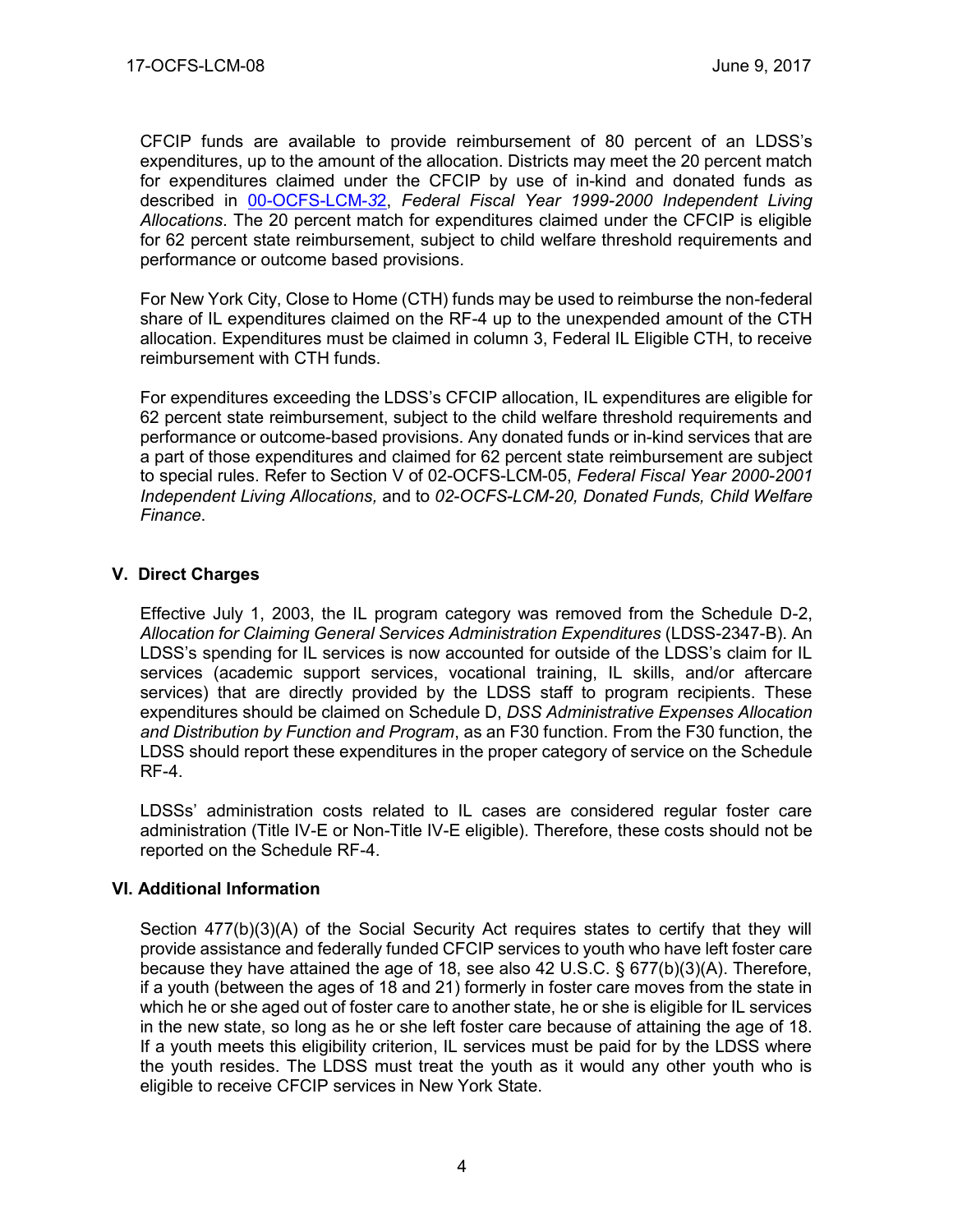In accordance with New York State's Child and Family Services Plan for FFY 2015-2019, LDSSs also have the option of providing IL services and supports for youth ages 18 to 21 years who exited foster care prior to age 18.

Additional information can be found at:

*Health and Human Services Child Welfare Policy Manual,* Chapter 3 *- Independent Living.*

#### **VII. Contact Names**

General questions about IL services should be directed to your OCFS regional office:

BRO – Amanda Darling (716) 847-3145; [Amanda.Darling@ocfs.ny.gov](mailto:Amanda.Darling@ocfs.ny.gov)

RRO – Karen Buck (585) 238-8549; [Karen.Buck@ocfs.ny.gov](mailto:Karen.Buck@ocfs.ny.gov)

SRO – Sara Simon (315) 423-1200; [Sara.Simon@ocfs.ny.gov](mailto:Sara.Simon@ocfs.ny.gov)

ARO – John Lockwood (518) 486-7078; [John.Lockwood@ocfs.ny.gov](mailto:John.Lockwood@ocfs.ny.gov)

SVRO – Yolanda Désarmé (845) 708-2499; [Yolanda.Désarmé@ocfs.ny.gov](mailto:Yolanda.Désarmé@ocfs.ny.gov)

NYCRO – Ronni Fuchs (212) 383-1788; [Ronni.Fuchs@ocfs.ny.gov](mailto:Ronni.Fuchs@ocfs.ny.gov)

Native American Services- Heather LaForme; (716) 847-3123; [Heather.LaForme@ocfs.ny.gov](mailto:Heather.LaForme@ocfs.ny.gov)

Close to Home Oversight-Jewel Brown-Gregory (212) 383-1828; [Jewel.Brown-Gregory@ocfs.ny.gov](mailto:Jewel.Brown-Gregory@ocfs.ny.gov)

Questions pertaining to *claiming* should be directed to the Office of Temporary and Disability Assistance, Bureau of Financial Services:

Regions I-IV: Dan Stuhlman (518) 474-7549 [Dan.Stuhlman@otda.ny.gov](mailto:Dan.Stuhlman@otda.ny.gov) 

Region V and VI: Michael Simon (212) 961-8250 [Michael.Simon@otda.ny.gov](mailto:Michael.Simon@otda.ny.gov)

Questions pertaining to the *allocations* should be directed to:

Shonna Clinton, Local Operations Manager, (518) 474-1361 Shonna.Clinton@ocfs.ny.gov

## */s/ Laura Velez*

**\_\_\_\_\_\_\_\_\_\_\_\_\_\_\_\_\_\_\_\_\_\_\_\_\_\_\_\_**

## **Issued By:**

Name: Laura Velez Title: Deputy Commissioner Division/Office: Child Welfare and Community Services